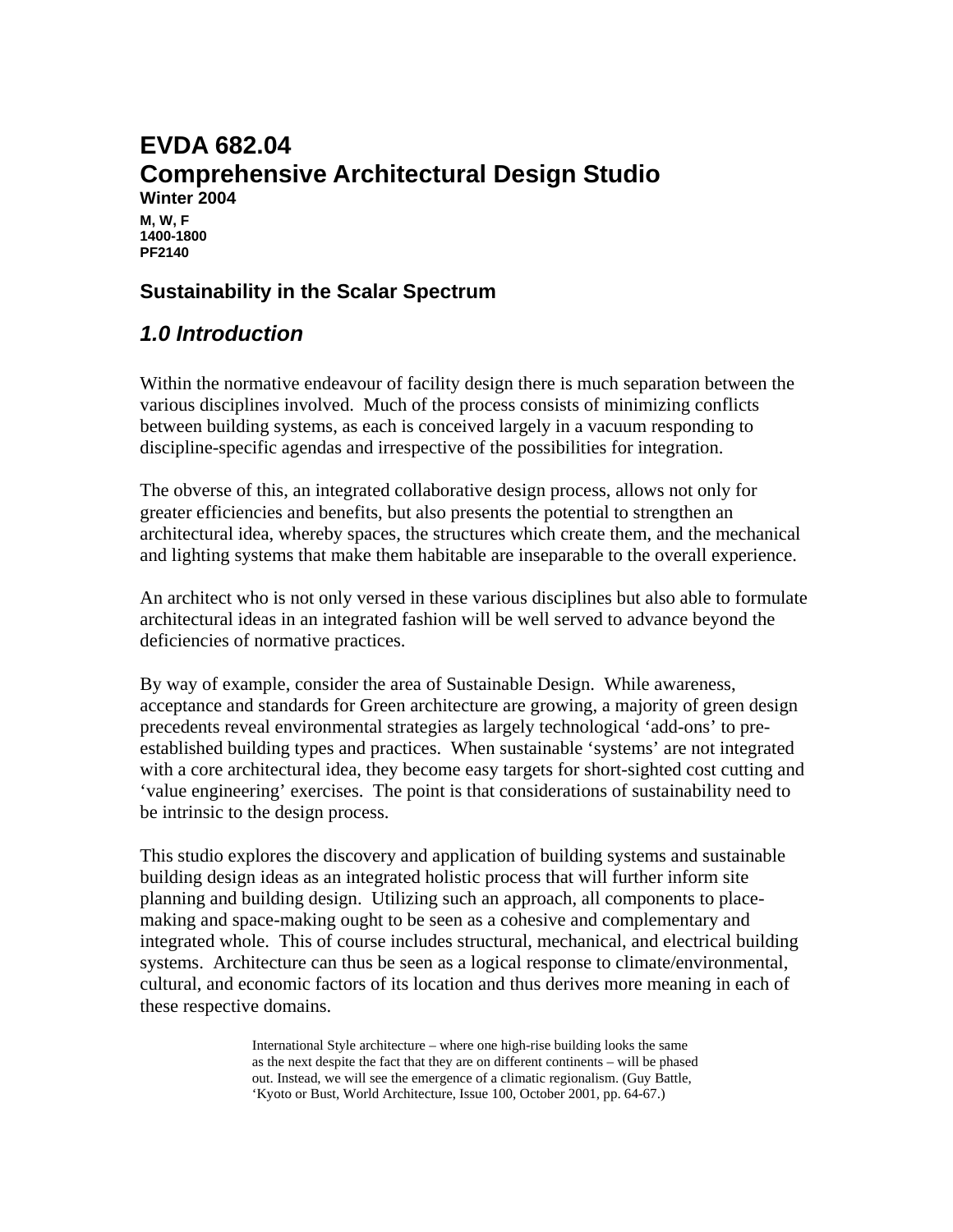# *2.0 Objectives and Requirements*

This studio is a comprehensive design studio where, beyond designing and representing a building, students are expected to develop skills in building systems integration and learn the basics of construction documentation. This studio is developed to operate in parallel with several building technology courses (EVDA 611, EVDA 719, EVDA 615, and EVDS 617). Students are expected to complete the various phases of the project according to the schedule (there will be handouts during the term), and the deliverables that are submitted for each phase will be included in the final presentation package. Students are expected to demonstrate an ability to develop architectural and construction ideas using appropriate drawing, modeling, and computer rendering techniques.

# **Objectives:**

- 1. To develop an ability to design a project based on a program of room types through the various stages of design development, building systems integration and technical documentation.
- 2. To demonstrate an ability to incorporate building systems and basic sustainable strategies into an integrated design. This includes detailing materials, components and assemblies.
- 3. To develop an ability to technically document the design.

# *3.0 Course Outline*

### **Part I: Contemporary Approaches in Educational Facility Design (January 12)**

The studio focuses on the design of a K-6 school as an integral part of a sustainable mixed use community development.

The normal process of precedent research is accelerated, whereby examples of K-6 schools and their underlying design methodologies are presented to the students by invited practicing architects. In addition, presentations are given by representatives of the local chapter of the Council of Educational Facilities Planning International (CEFPI), a professional organization dedicated to designing innovative educational facilities.

At the conclusion of this phase students are presented with a program outlining the spatial requirements for their projects. The requirements (attached), while simplified, are a direct reflection of the needs of a typical school board in Alberta, and follow best practices of the CEFPI.

In addition, CEFPI representative(s) play a role throughout the studio, including the determination of the best project that is eligible for a small monetary scholarship. In addition, the best of the student work will be exhibited in the Spring CEFPI Annual Alberta Conference.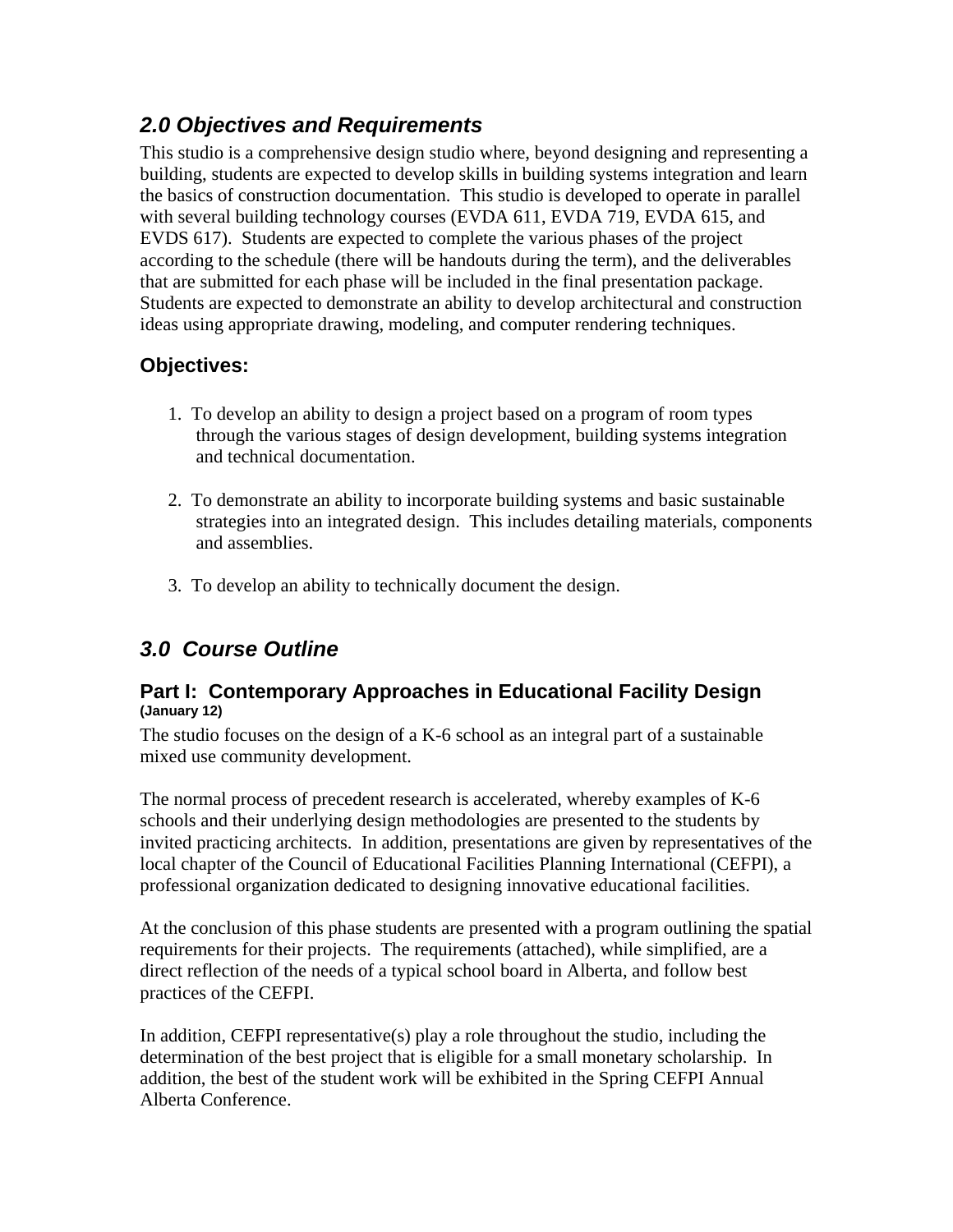#### Deliverables:

- 1. Handouts supplied to students as a part of the presentations
- 2. The functional program for a K-6 school is introduced (attached)

## **Part II: Site Planning (10%, January 14-15)**

At one end of the scalar spectrum is Site Planning, the division of raw land into building sites and supporting networks. The Site Planning exercise affects all aspects of built form, as site selection impacts upon Building Orientation, Access Points, Natural Features, Utility Services, etc. Essentially, Site Planning involves the analysis and response to the constraints and opportunities presented by a site to which the building must respond. This includes orientation to sun, wind, snow drift, density, uses, access to transit, reliance on the automobile, and efficiency of civic infrastructure.

Part II of this studio involves a two-day charrette intended to provide an introduction to sustainable building practices and a conceptual framework for the detailed development of a building within a new community. The University of Alberta's West 240 is "a large undeveloped university holding that falls between two residential communities, Grandview Heights and Landsdowne, which the University sees as being a significant part of its plans for growth over the next 10 to 50 years." (http://www.seemagazine.com/Issues/2001/1115/news1.htm) A component goal for the future of the West 240 will be a private residential community, implementing recognizable community / neighbourhood components such as mixed-use residential, commercial, and community functions, including a primary school, which as mentioned previously will be the main design focus for the rest of the semester.

Students are introduced to basic planning principles to establish a broad vision for this area, paying particular attention to Districts, Pathways, Edges, Nodes, and Landmarks. Overall Site Plan concepts will be developed during an all-day session with representatives of both the University's Campus Planning and Real Estate Departments. The class is divided into three groups, and each is to develop and present a Site Plan concept, including the identification of a site that would be appropriate for the design of a Primary School.

Student deliverables for this as well as all subsequent phases of the studio are in an 11 x 17" electronic format, suitable for both archival (printed) and presentation (projected) purposes.

#### Deliverables:

- 1. Area Analysis Drawings
- 2. Conceptual Network Drawings
- 3. Conceptual District Design Diagrams
- 4. Conceptual Site Site Development Plans / Sections identifying opportunities for K-6 school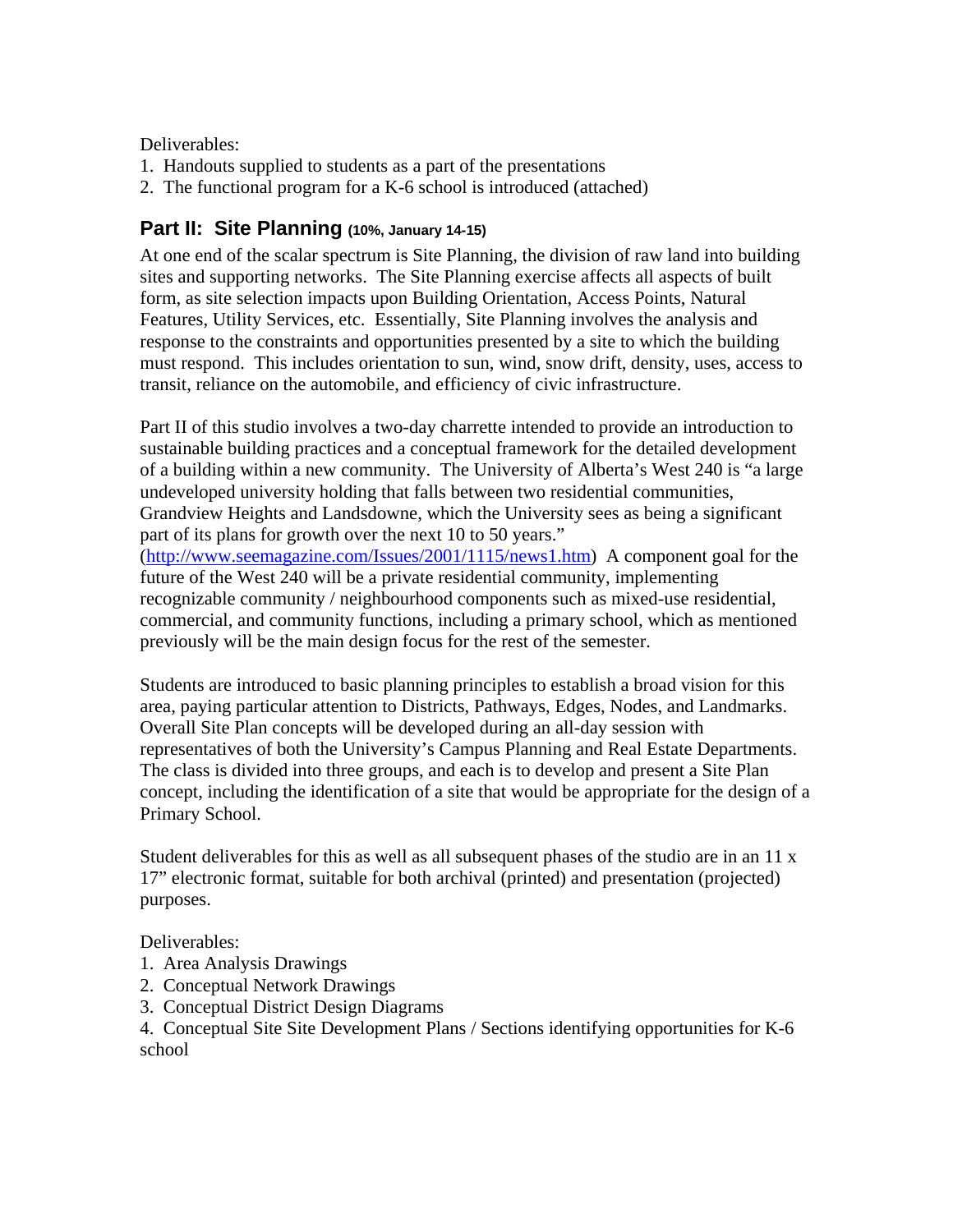# **Part III: Site and Building Code Analysis (5%, January 17-21)**

With knowledge of both design precedents and the program elements required for the design exercise, the next phase involves the choice and study of a proposed site and the implications of both program and siting within the context of relevant building codes and planning criteria.

Each student chooses one of the three sites identified in the Site Planning exercise to develop his or her project. Students then prepare a series of individual site analysis drawings, identifying climatic, geographic, and physical features of the site as well as identifying the opportunities and constraints from which a siting strategy for the building may begin to emerge.

From the analysis students develop a conceptual site plan, showing how the mass of the building will respond to the surrounding context, organizing the various discrete modules of the building, solving site access, site development (parking, active and passive recreation, growth, etc.) and building placement issues at a relatively small scale.

In addition, to ensure compliance with the Alberta Building Code each student individually reviews criteria including size (floor area), occupancy, determine construction type, context, etc. and perform a complete code analysis appropriate to the building programme. The findings of this analysis are implemented at the schematic design phase, identifying required fire separations, building classification, exit travel path, distance and widths required.

#### Deliverables:

- 1. Site Analysis Drawings
- 2. Site Plan / Sections
- 3. Design Brief Programme Analysis and Building Code Design Requirements

### **Part IV: Schematic Design (10%, January 21-28)**

Each student develops a parti for the building that resolves the location of the building on the site with the sizing and locations of program requirements within the building. Schematic plans for the building in this phase are focussing on circulation, spatial orientation, building sectional opportunities and functional relationships. Students identify a logical spatial module for the project as well as a 'principle space' to assist the process of building systems design.

Deliverables:

- 1. Site Plans / Site Sections
- 2. Building Footprint Schematic Plan / Section
- 3. Life Safety/Building Code Criteria Plan
- 4. Project Module Plan / Section
- 5. Principle Space Study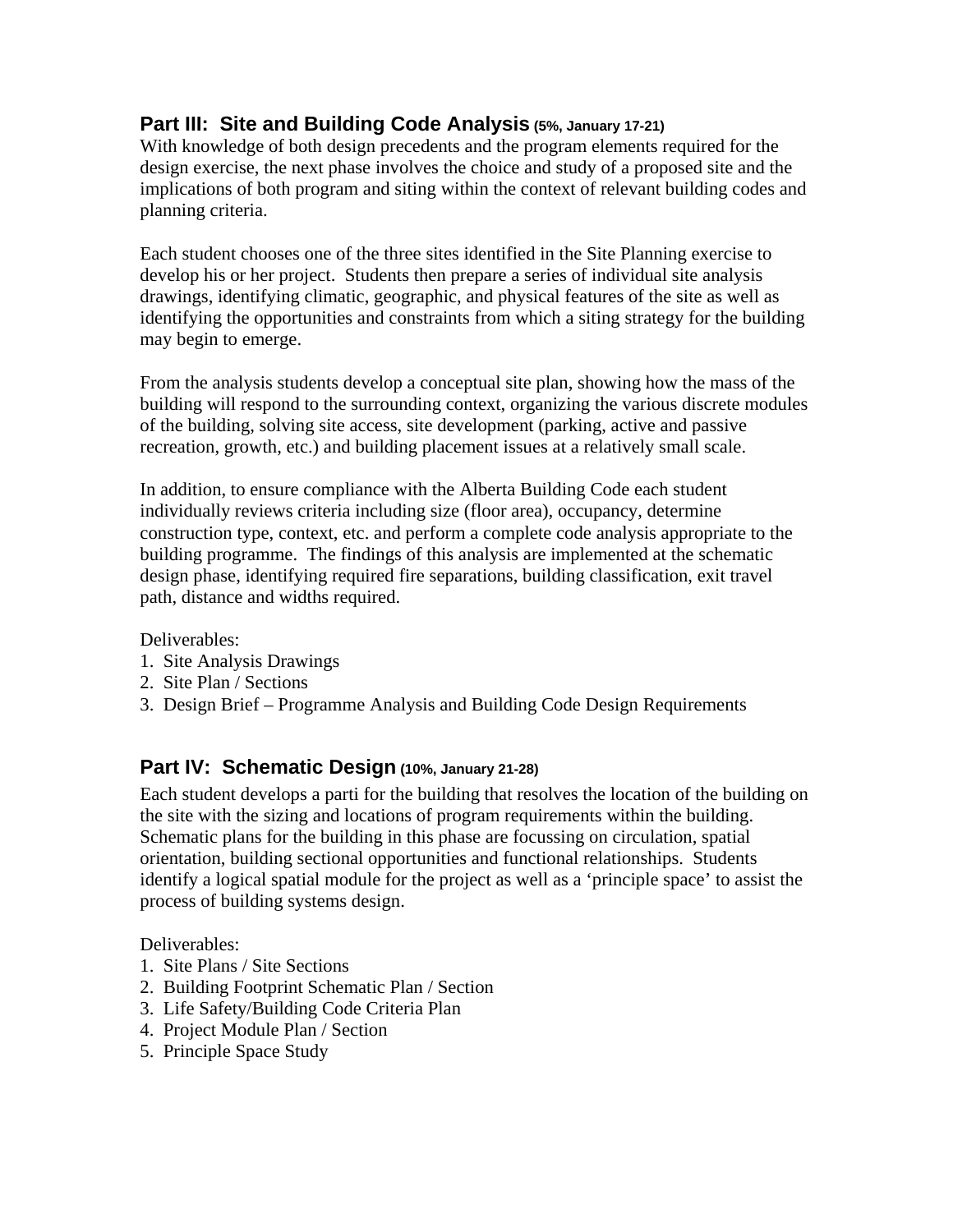# **Part V: Building Systems (40%)**

Building upon the established Schematic Design direction, the design develops specifically from the perspective of building systems, with the objective of integrating sustainable building strategies.

In turn, an integrated approach to building systems further informs the ongoing development of the base building (e.g. relationship of artificial lighting to daylighting, relationship of daylighting to natural ventilation, passive cooling, etc.)

# **a. Structural Systems (January 28 – February 9)**

At this phase students identify a structural system appropriate to the project module, illustrate how the initial schematic design is supported or advanced by the structural strategy; and isolate a major space and show in detail the application of the system, illustrating its advantages.

Deliverables:

- 1. Plan depicting comprehensive system application
- 2. Isometric of system components applied to Project Module
- 3. Isometric of system applied to principal space

# **b. Mechanical Systems (February 9 – 18)**

In this exercise, students develop skills in mechanical systems design (this assessment runs in conjunction with the assignment in EVDA 615), including system sizing, equipment selection, layout, and visual treatment.

Deliverables:

- 1. Plan showing overall duct locations and risers
- 2. Section showing location of air handling equipment, risers, and distribution
- 3. Visual treatment of the systems for a major space

## **c. Electrical (Lighting) Systems (February 28 – March 11)**

Similar to and running simultaneously with the mechanical systems exercise, students select lighting fixtures; indicate layouts, and visual treatments.

Deliverables:

- 1. Fixture schedule
- 2. Reflected Ceiling Plan indicating location of fixtures
- 3. Detailed photometric study for a major space

# **d. Building Envelope ( March 11 - 18)**

At this phase students review research, identify an envelope system(s) appropriate to the chosen project module, illustrate application of same to the plan developed at the schematic design phase, and isolate a portion of the module and show in detail the application of the system(s), illustrating advantages of choice.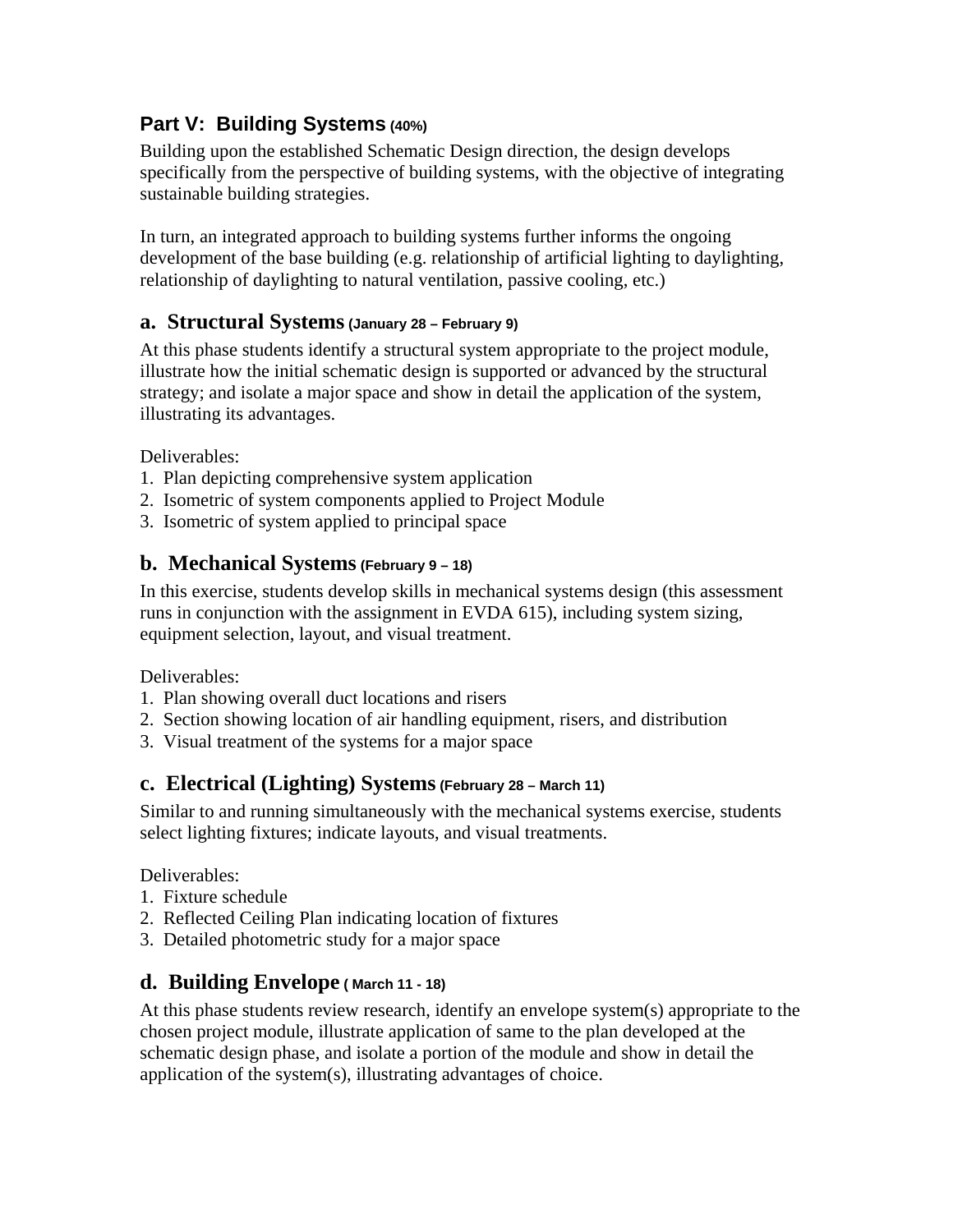Deliverables:

- 1. Foundation/Wall/Roof Sections
- 2. Exterior elevation studies illustrating detail and context of application

### **Part VI: Design Development (10%, March 18-28)**

Following a detailed look at building systems, students have a chance to revisit and refine the initial design of the base building prior to preparing construction documents.

Deliverables:

- 1. Building Plans
- 2. Long and Cross Section
- 3. Major Building Elevation

# **Part VII: Technical Documentation (15%, March 28 – April 15)**

In this phase the specific materiality, tectonic, and spatial implications of the decisions made at the previous stages are developed into a basic set of construction drawings, providing a clear and comprehensive representation of the final building.

Deliverables:

- 1. Building Plans
- 2. Building Sections
- 3. Building Elevations
- 4. Axonometric of Principal Space

# **Part VIII: Presentation Materials (10%, March 28 - April 15)**

Finally, course time is allocated for the compiling of final presentation materials. In addition to the gathering and formatting of existing materials, students construct a physical model for the final juried critique.

Deliverables:

- 1. Compilation/Formatting of existing course deliverables.
- 2. Physical Model

# *4.0 Course Schedule*

*Week 1* 

**Monday 10 JANUARY**  2:00 PM Introduction to Course – Barry Johns, Chad Oberg **Wednesday 12 JANUARY**  2:00PM *Part I* – Guest Lecture – Contemporary Approaches in Educational Facility Design – Barry Johns, Craig Webber, Doug Gage **Friday 14 JANUARY**  2:00 PM Guest Lecture – Site Planning – Len Rodrigues *Introduction to Part II Assignment*  **Saturday 15 JANUARY**  *9:00 AM – 5:00 PM Part II Presentation and Charrette – Len Rodrigues*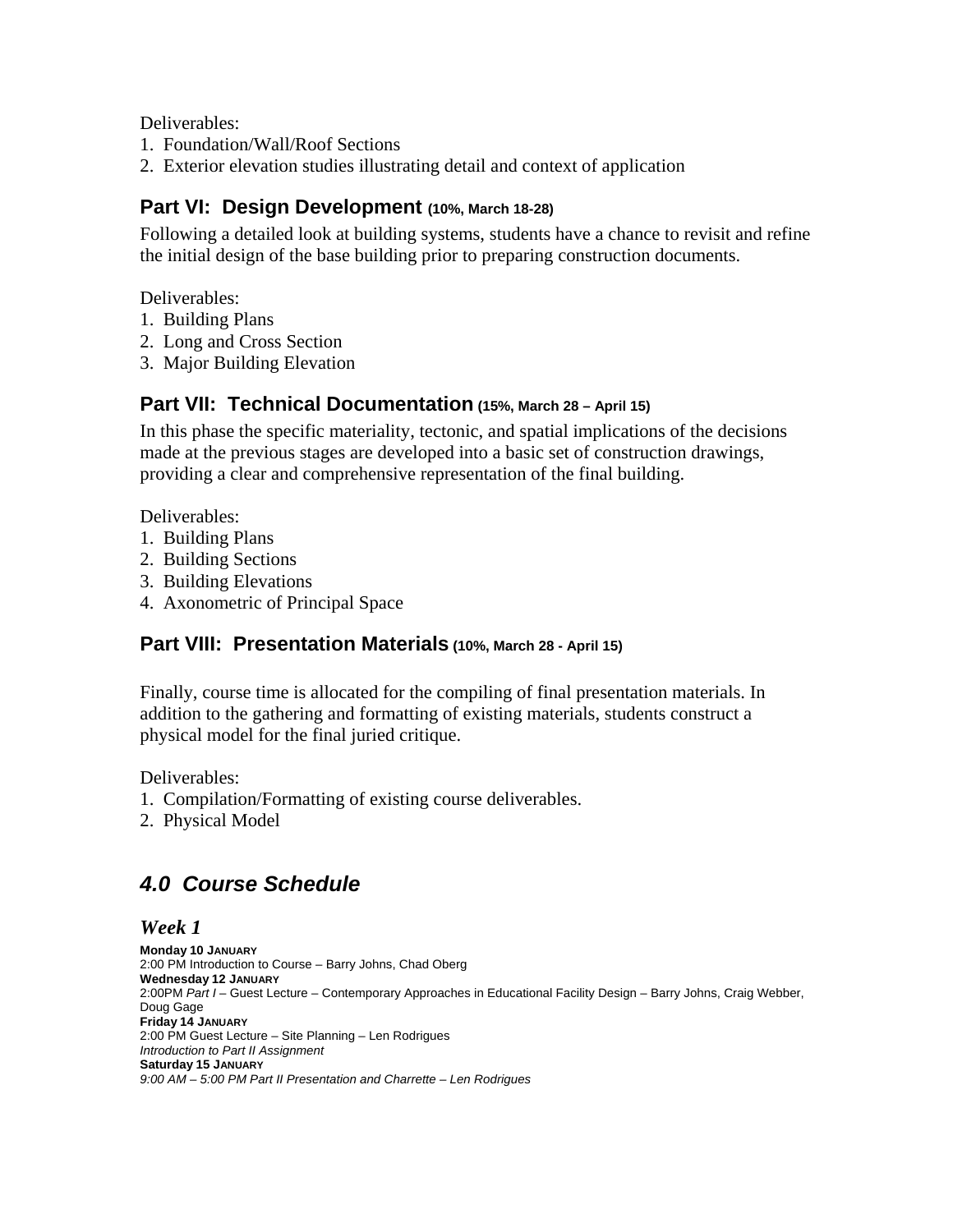#### *Week 2*

**Monday 17 JANUARY**  2:00PM Guest Lecture - Part III-Building Code Analysis – Alan Partridge *Introduction to Part III Assignment – Site and Building Code Analysis*  **WEDNESDAY 19 JANUARY**  Part III Continued (Group Pinup) **FRIDAY 21 JANUARY**  2:00PM *Part III Presentation Introduction to Part IV Assignment – Schematic Design* 

#### *Week 3*

**Monday 24 JANUARY**  2:00PM Part IV Continued **WEDNESDAY 26 JANUARY**  2:00PM Part IV Continued (Group Pinup) **FRIDAY 28 JANUARY**  *2:00PM Part IV Presentation and Review Introduction to Part V-A Assignment – Structural Systems* 

#### *Week 4*

**Monday 31 January** 2:00PM Guest Lecture – Structural – Gino Ferri Part V-A Continued **WEDNESDAY 2 February** 2:00PM Part V-A Continued **FRIDAY 4 FEBRUARY**  2:00PM Part V-A Continued (Group Pinup – Lorraine Fowlow)

#### *Week 5*

**Monday 7 FEBRUARY**  2:00PM Part V-A Continued **WEDNESDAY 9 FEBRUARY**  *2:00PM Part V-A Presentation and Review – Lorraine Fowlow Introduction to Part V-B Assignment – Mechanical Systems*  **FRIDAY 11 FEBRUARY**  2:00PM Guest Lecture – Mechanical – Jim Sawer Part V-B Continued

#### *Week 6*

**Monday 14 FEBRUARY**  2:00PM Part V-B Continued **WEDNESDAY 16 FEBRUARY**  2:00PM Part V-B Continued (Group Pinup – Jim Love) **FRIDAY 18 FEBRUARY**  *2:00PM Part V-B Presentation and Review – Jim Love* 

#### *(Block Week 22-25 February)*

#### *Week 7*

**Monday 28 February** 2:00PM Guest Lecture – Electrical – Gary McTighe *Introduction to Part V-C Assignment – Electrical (Lighting) Systems*  **WEDNESDAY 2 March** Part V-C Continued **FRIDAY 4 March**  Part V-C Continued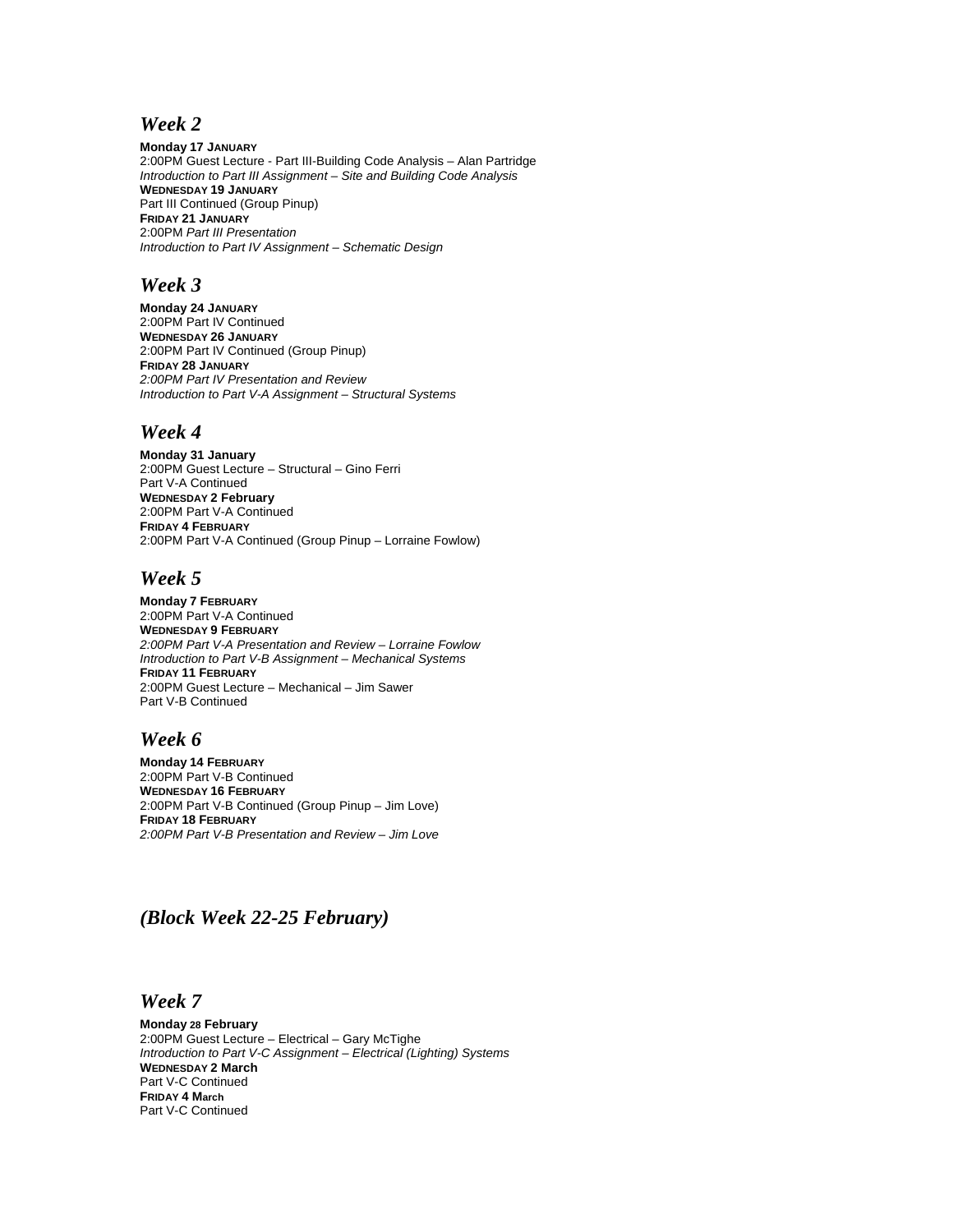#### *Week 8*

**Monday 7 MARCH**  Part V-C Continued (Group Pinup – Jim Love) **WEDNESDAY 9 MARCH**  Part V-CContinued **FRIDAY 11 MARCH**  *2:00PM Part V-C Presentation and Review – Jim Love Introduction to Part V-D Assignment – Building Envelope* 

#### *Week 9*

**Monday 14 MARCH**  Part V-D Continued (Group Pinup – Chris Roberts) **WEDNESDAY 16 MARCH**  Part V-D Continued **FRIDAY 18 MARCH**  *2:00PM Part V-D Presentation and Review – Chris Roberts Introduction to Part VI Assignment – Design Development* 

#### *Week 10*

**Monday 21 MARCH**  2:00PM Part VI Continued **WEDNESDAY 23 MARCH**  2:00PM Part VI Continued (Group Pinup) **FRIDAY 25 MARCH**  Good Friday – No Lecture

#### *Week 11*

**Monday 28 MARCH**  *2:00PM Part VI Presentation and Review Introduction to Part VII Assignment – Technical Documentation*  **WEDNESDAY 30 MARCH**  2:00PM Lecture – Introduction to Working Drawings and Construction Details Part VII continued **FRIDAY 1 April** Part VII Continued (Group Pinup)

#### *Week 12*

**Monday 4 APRIL**  2:00PM Part VII/VIII Continued **WEDNESDAY 6 APRIL**  2:00PM Part VII/VIII Continued **FRIDAY 8 APRIL**  *2:00PM Part VII Presentation and Review Introduction to Part VIII Assignment – Presentation Materials* 

#### *Week 13*

**Monday 11 APRIL**  2:00PM Part VII/VIII Continued **WEDNESDAY 13 APRIL**  2:00PM Part VII/VIII Continued **FRIDAY 15 APRIL**  2:00PM Part VII/VIII Continued

*Final Juried Reviews TBA (April 20-22)*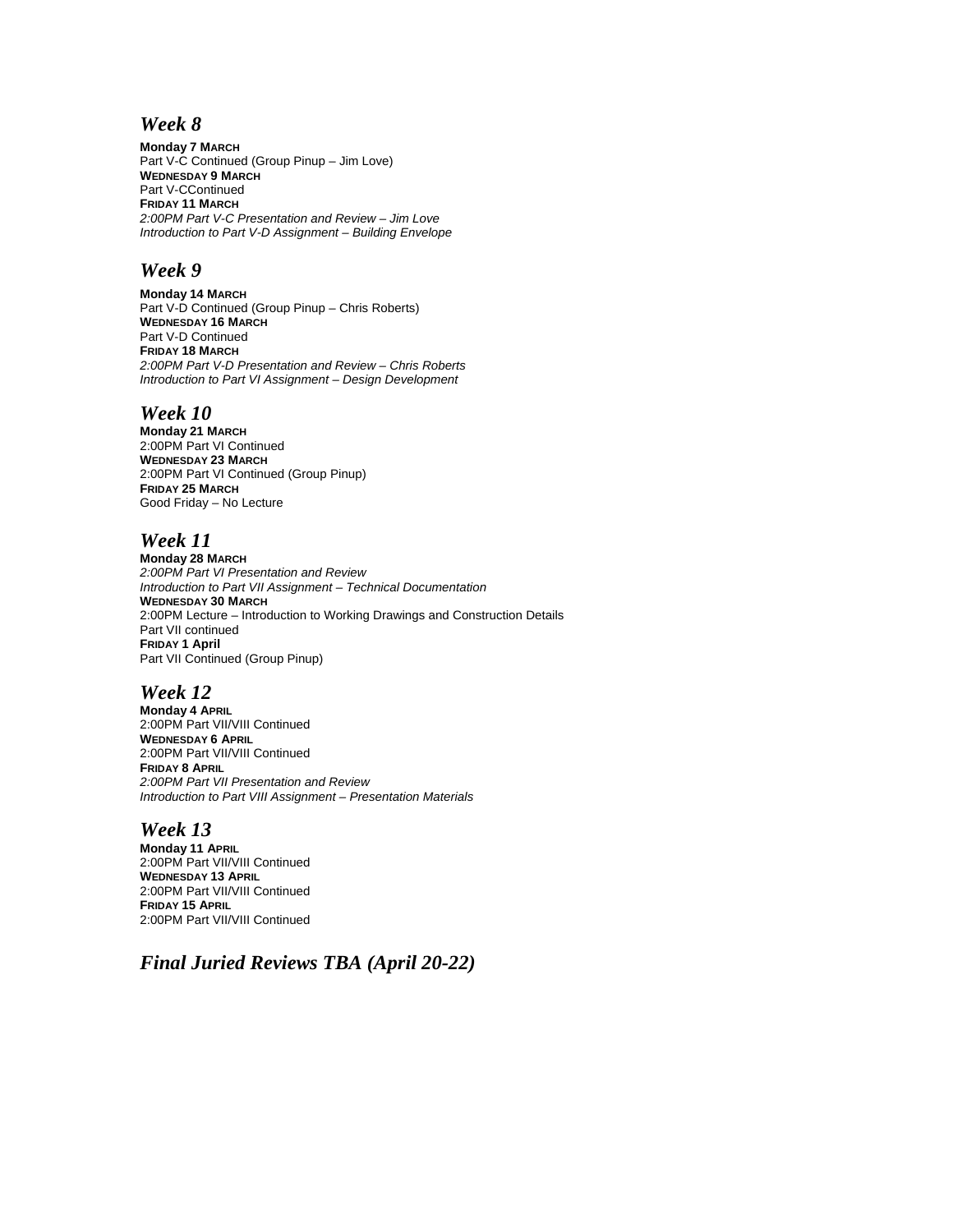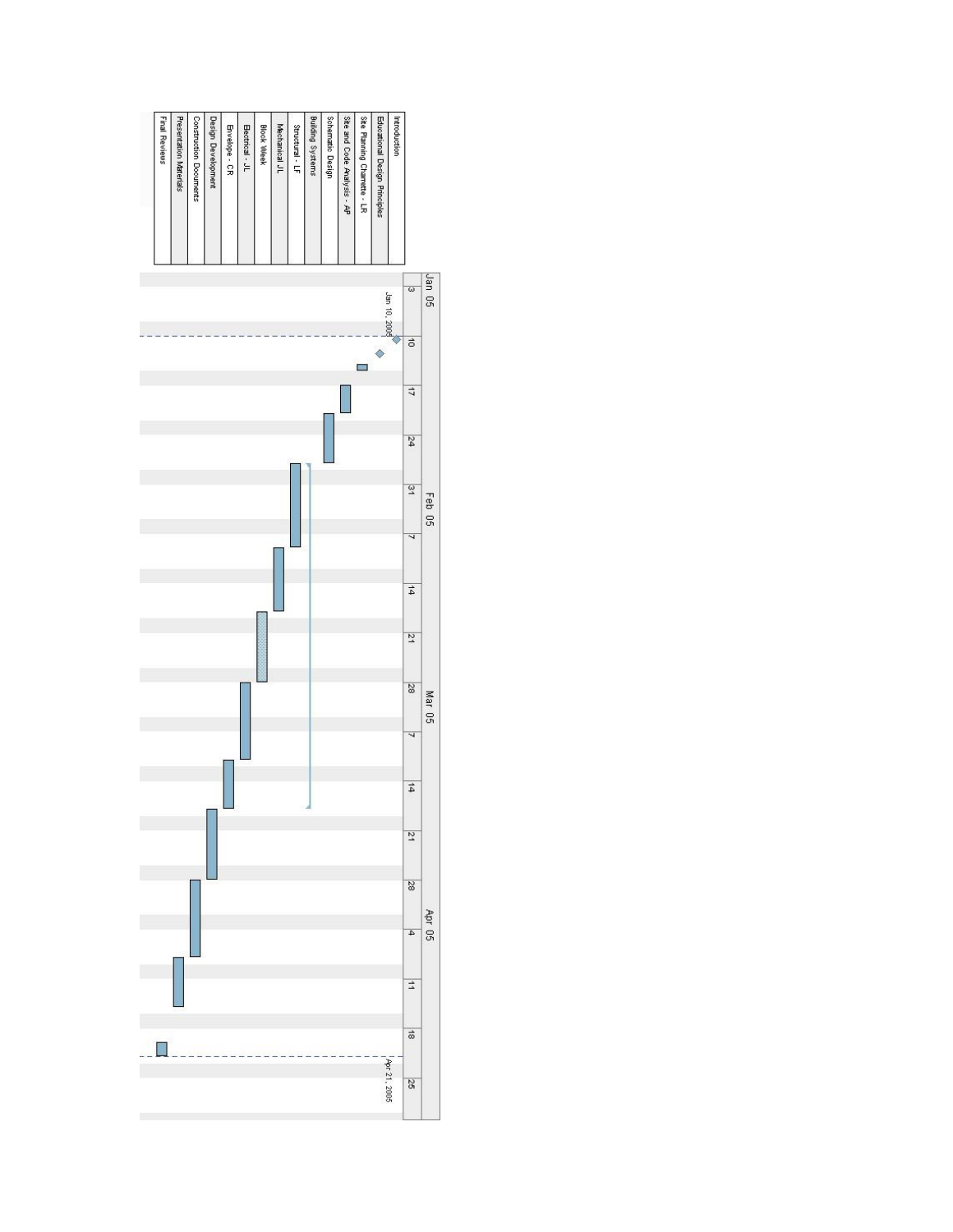# *5.0 Design Program Requirements*

| <b>Instructional Areas</b>                         |                   |      |                |               |                |          |
|----------------------------------------------------|-------------------|------|----------------|---------------|----------------|----------|
|                                                    | No.               | Size | m <sub>2</sub> | Total<br>Area | m <sub>2</sub> | Capacity |
| Kindergarten                                       | $1 \omega$        | 100  | m <sub>2</sub> | 100.00        | m <sub>2</sub> | 25       |
| Classrooms                                         | 10 @              | 80   | m <sub>2</sub> | 800.00        | m <sub>2</sub> | 250      |
| <b>Computer Lab</b>                                | 1@                | 130  | m <sub>2</sub> | 130.00        | m <sub>2</sub> | 25       |
| Gym                                                | 1@                | 430  | m <sub>2</sub> | 430.00        | m <sub>2</sub> |          |
| Library                                            | 1@                | 220  | m <sub>2</sub> | 220.00        | m <sub>2</sub> |          |
| <b>TOTAL INSTRUCTIONAL</b><br><b>AREA/CAPACITY</b> |                   |      |                | 1,680.00      | m <sub>2</sub> | 300      |
| <b>Non-Instructional Areas</b>                     |                   |      |                |               |                |          |
| Administration                                     |                   |      |                |               |                |          |
| Admin Area inc. Waiting/Reception                  | 1@                | 395  | m <sub>2</sub> | 395.00        | m <sub>2</sub> |          |
| Infirmary/H/C washroom                             | 1@                | 20   | m <sub>2</sub> | 20.00         | m <sub>2</sub> |          |
| <b>Staff Washrooms</b>                             | 2@                | 6    | m <sub>2</sub> | 12.00         | m <sub>2</sub> |          |
| <b>Subtotal</b>                                    |                   |      |                | 427.00        | m <sub>2</sub> |          |
| <b>Physical Education</b>                          |                   |      |                |               |                |          |
| <b>Office/Staff Shower</b>                         | 1@                | 23   | m <sub>2</sub> | 23.00         | m <sub>2</sub> |          |
| Gym Storage                                        | 1@                | 43   | m <sub>2</sub> | 43.00         | m <sub>2</sub> |          |
| W/C /Change Rm.                                    | 2@                | 50   | m <sub>2</sub> | 100.00        | m <sub>2</sub> |          |
| <b>Subtotal</b>                                    |                   |      |                | 166.00        | m <sub>2</sub> |          |
| <b>Student Area</b>                                |                   |      |                |               |                |          |
| <b>Student Gathering/</b>                          | 1@                | 102  | m <sub>2</sub> | 102.00        | m <sub>2</sub> |          |
| Washrooms-Elementary                               | 2@                | 27   | m <sub>2</sub> | 54.00         | m <sub>2</sub> |          |
| <b>Subtotal</b>                                    |                   |      |                | 156.00        | m <sub>2</sub> |          |
|                                                    |                   |      |                |               |                |          |
| TOTALNON-INSTRUCTIONAL AREA                        |                   |      |                | 749.00        | m <sub>2</sub> |          |
| <b>Gross-up</b>                                    |                   |      |                |               |                |          |
| <b>Circ/Mech/Stor/Cust</b>                         | 35% Instructional |      |                | 588.00        | m <sub>2</sub> |          |
| <b>Subtotal</b>                                    |                   |      |                | 588.00        | m <sub>2</sub> |          |
|                                                    |                   |      |                |               |                |          |
| <b>TOTAL GROSS AREA/CAPACITY</b>                   |                   |      |                | 3,017.00      | m <sub>2</sub> | 300      |